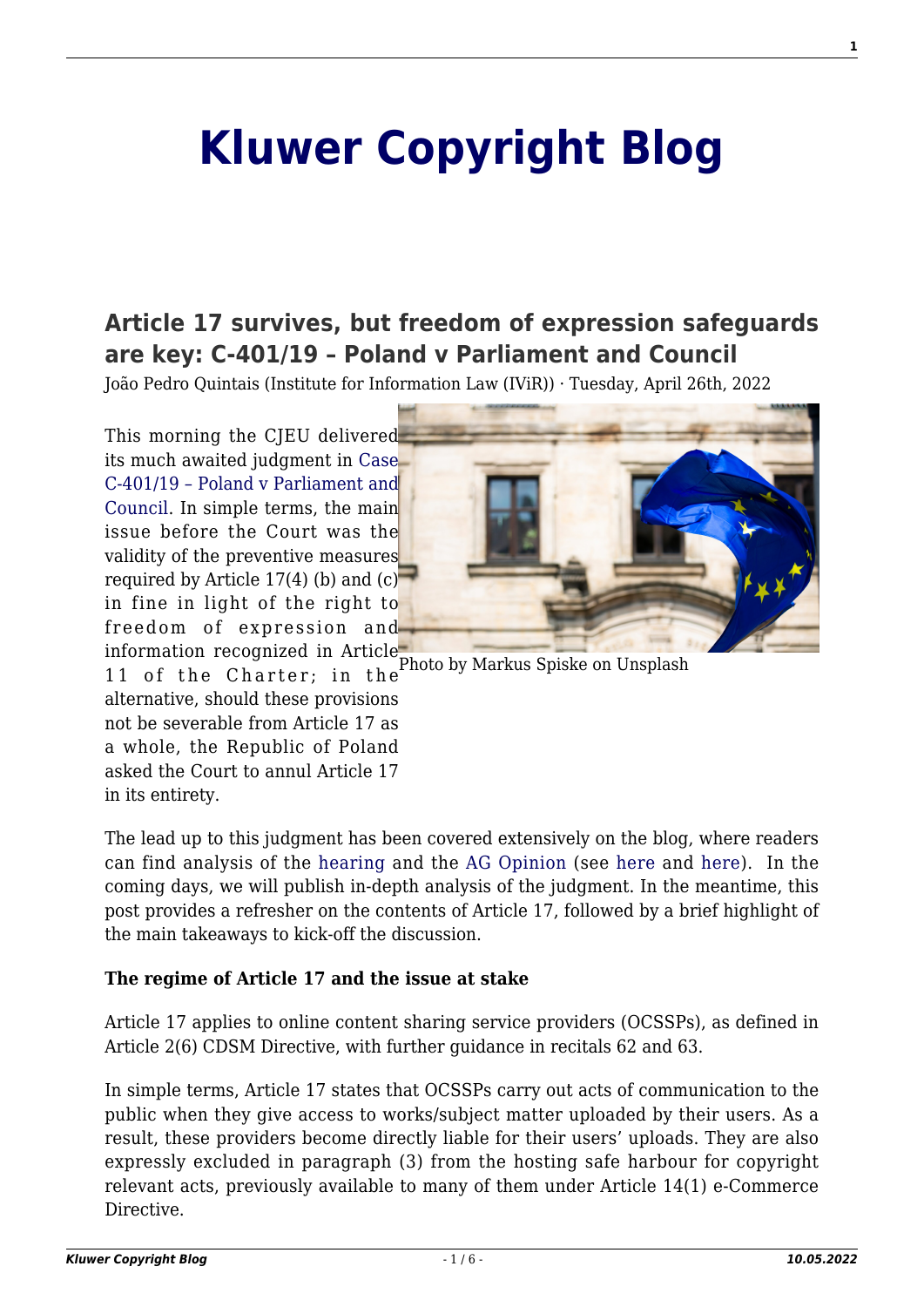The provision then introduces a complex set of rules to regulate OCSSPs, including a liability exemption mechanism in paragraph (4), and a number of what can be referred to as mitigation measures and safeguards.

The liability exemption mechanism on Article 17(4) CDSM encompasses a series of *cumulative* "best efforts" obligations to: (a) obtain an authorisation; (b) ensure unavailability of specific protected content; and (c) put in place notice and take down and notice and stay down mechanisms.

Assuming OCSSPs are able to demonstrate best efforts to obtain an authorisation, they must then comply with the additional requirements of Article 17(4)(b) and (c) to benefit from a liability exemption for the user-uploaded content they host. As noted, these obligations relate to preventive/proactive and reactive measures. For preventive or proactive measures, OCSSPs must first receive from rights holders "relevant and necessary information", upon which they must either carry out "best efforts to ensure the unavailability of specific works" (4(b)) or ensure the works already taken down do not resurface on the platform (4(c)).

But Article 17 also includes the mitigation measures and safeguards against the potential negative effects of the preventive measures. First, the requirements of a proportionality assessment and the identification of relevant factors for preventive measures (paragraph 5). Second, a special regime for small and new OCSSPs (paragraph 6). Third, a set of mandatory exceptions akin to user rights or freedoms that are designed as obligations of result expressly based on fundamental rights (paragraph 7). Fourth, a clarification that Article 17 does not entail general monitoring – a similar prohibition to that set out in Article 15 e-Commerce Directive (paragraph 8). Fifth, a set of procedural safeguards, including an in-platform complaint and redress mechanism and rules on out of court redress mechanisms (paragraph 9).

Finally, Article 17(10) tasks the European Commission (EC) with organising stakeholder dialogues to ensure uniform application of the obligation of cooperation between OCSSPs and rights holders and to establish best practices regarding the appropriate industry standards of professional diligence. These stakeholder dialogues have resulted in the publication of Commission Guidance on the interpretation of Article 17, which has been subject to detailed analysis on this blog ([here](http://copyrightblog.kluweriplaw.com/2021/06/10/commissions-guidance-on-art-17-cdsm-directive-the-authorisation-dimension/) and [here](http://copyrightblog.kluweriplaw.com/2021/06/04/european-commission-back-tracks-on-user-rights-in-article-17-guidance/)).

As noted previously, a key feature of the legal design of Article 17 is that paragraph (7) translates into an obligation of result. Member States must therefore ensure that these exceptions are respected despite the preventive measures in Article 17(4), which are mere "best efforts" obligations. The different nature of the obligations, underscored by the fundamental rights basis of paragraph (7), indicates a normative hierarchy between the higher-level obligation in paragraph (7) and the lower-level obligation in paragraph (4). It was up to the Court to assess whether and how the regime of Article 17, namely the mitigation measures and safeguards highlighted above may strike (or not) the necessary balance.

## **The Judgment**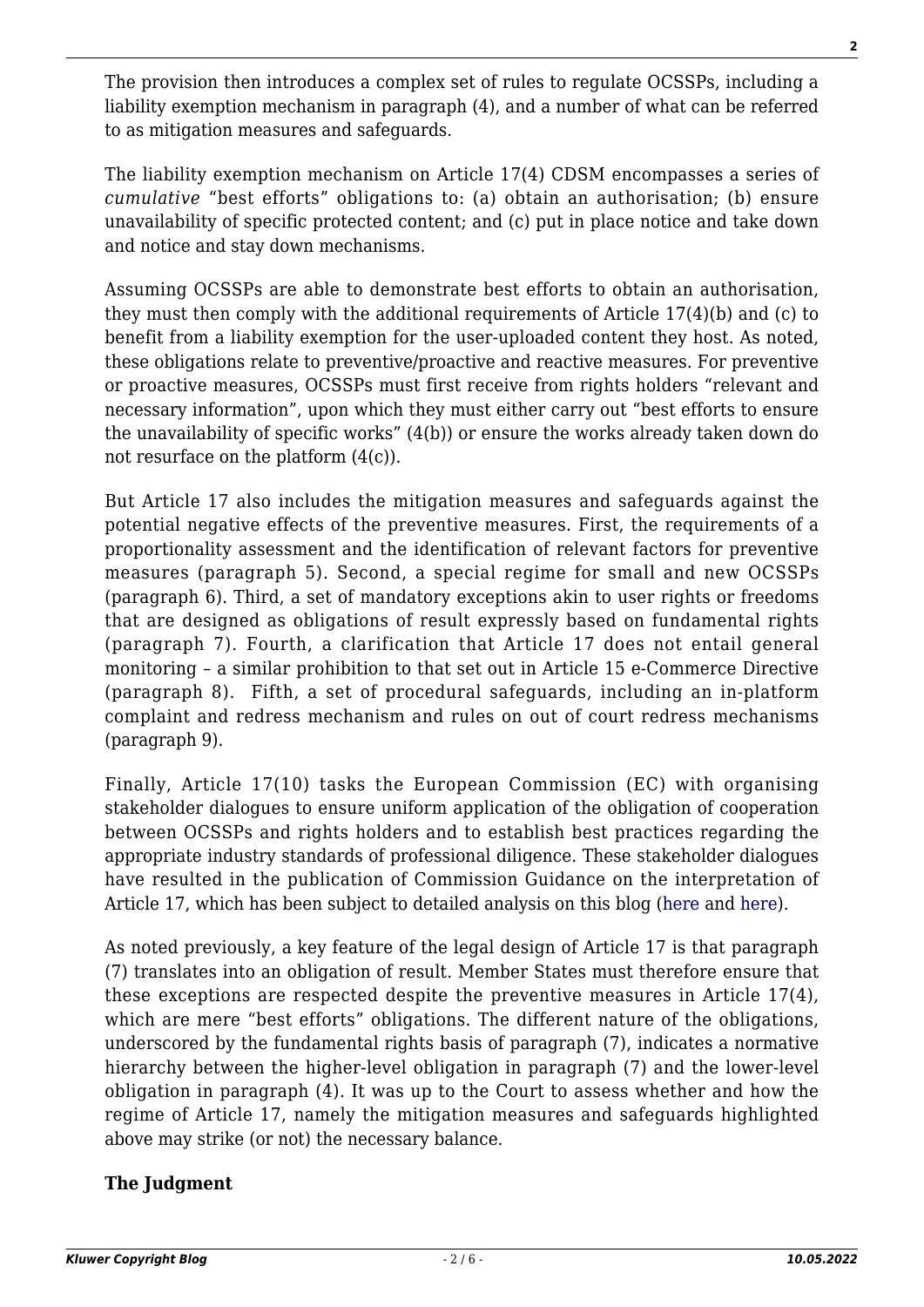As a preliminary remark, it is noted that the Court for the most part followed the lead of the AG in his Opinion. Like the AG, it considered that Article 17 can only be assessed in its entirety, meaning that points (b) and (c), in fine, of Article 17(4) should not be assessed separately [para 21].

As a departure point, the Court confirmed that Article 17 requires OCSSPs to de facto carry out a prior review of uploaded content in cases where rights holders have provided "relevant and necessary information", as required by paragraph (4)(b). [para 53]

Importantly, the Court recognizes that, depending on the scale of the task (i.e. "on the number of files uploaded and the type of protected subject matter in question, and within the limits set out in Article 17(5) "), review of uploads by OCSSPs requires automatic recognition and filtering tools. As the Court noted, "neither the defendant institutions nor the interveners were able, at the hearing before the Court, to designate possible alternatives to such tools."

Therefore, in certain cases – and certainly for the largest platforms (e.g. YouTube and Meta) – automated content filtering is required to comply with the best efforts obligations in Article 17(4) CDSMD. In other words, at least where it matters most, Article 17 requires what critics have labelled as "upload filters".

For the Court, such prior review and filtering is liable to restrict an important means of disseminating online content. Thus, the specific liability regime in Article 17, especially its paragraph (4), entails a limitation on the exercise of the right to freedom of expression and information of users of those content-sharing services, as guaranteed by Article 11 of the Charter [paras 55, 58, 82] (and Article 10 ECHR).

But the Court considers that such a limitation is justified in light of the test in Article 52(1) Charter, which requires any limitation on the exercise of the rights and freedoms recognised by that charter must be provided for by law and respect the essence of those rights and freedoms. [see paras 63 et seqs, referring to the principle of proportionality].

In essence, the Court considers the limitation on freedom of expression imposed by Article 17(4) justified in relation to the legitimate objective pursued by Article 17, namely that of ensuring a high level of protection for rights holders under Article 17(2) of the Charter [para 69].

In a passage that to some extent summarizes a key part of the Court's proportionality analysis, it is stated that

the liability mechanism referred to in Article 17(4)… is not only appropriate but also appears necessary to meet the need to protect intellectual property rights. In particular, although the alternative mechanism proposed by the Republic of Poland, under which only the obligations laid down in point (a) and the beginning of point (c) of Article 17(4) would be imposed on [OCSSPs], would indeed constitute a less restrictive measure with regard to exercising the right to freedom of expression and information, that alternative mechanism would, however, not be as effective in terms of protecting intellectual property rights as the mechanism adopted by the EU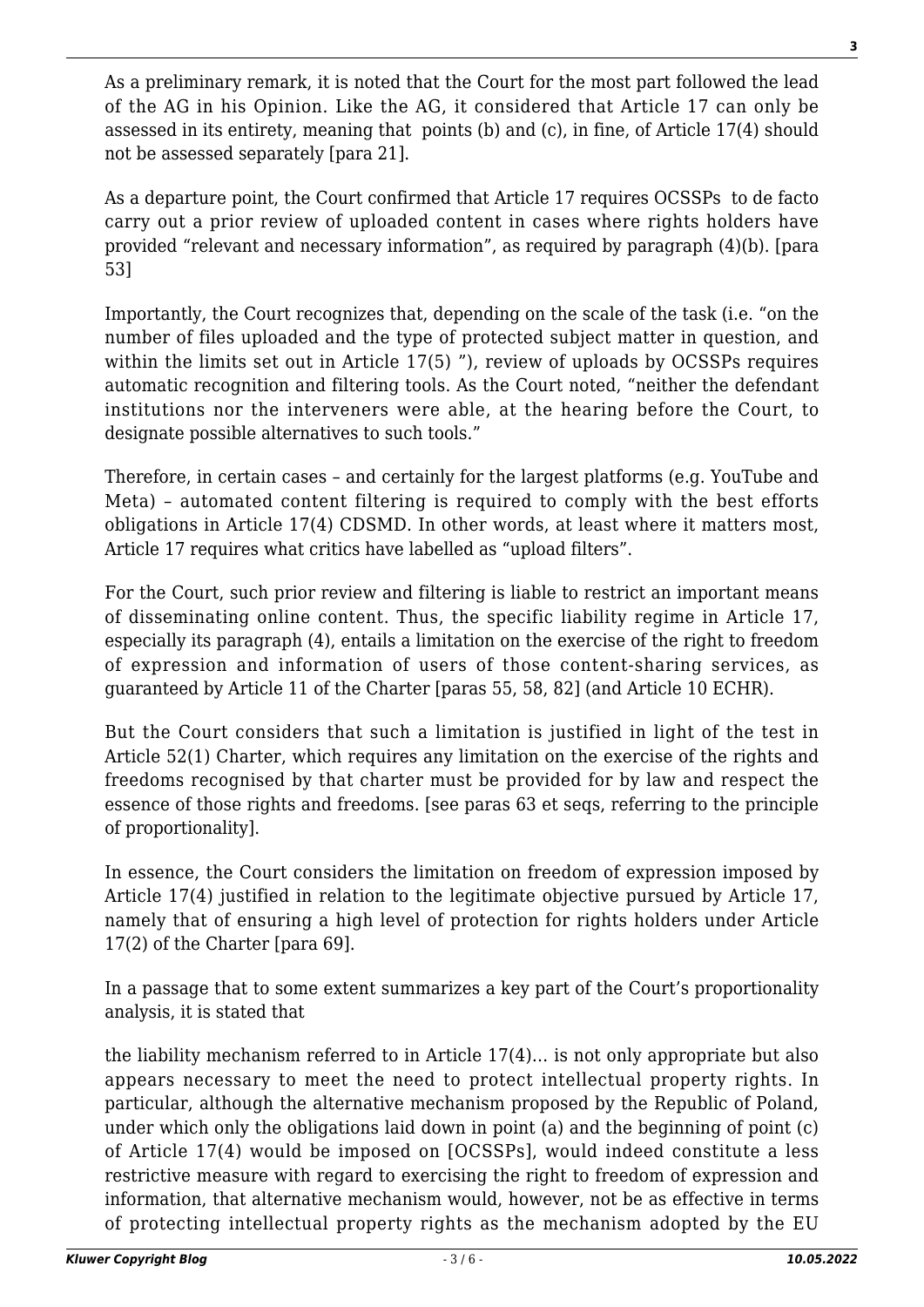legislature [para 84].

The Court then advances six arguments why the limitation imposed by Article 17(4) of freedom of expression is justified and does not disproportionately restrict the right to freedom of expression and information of users of those services. [84 et seq]

First, following the AG, it considers that the EU legislature laid down clear and precise limits for preventive measures by excluding, in particular, measures which filter and block lawful content when uploading. In this regard, a filtering system that cannot make a distinction between lawful and unlawful content would not be consistent with the requirements of Article 17 and the fair balance between competing rights and interests. [paras 85-86] (This topic and its implications will be the subject of a separate blogpost.)

Second, Article 17 provides that users will be authorised, by national law, to upload content generated by themselves for purposes like parody or pastiche (paragraph 7), as well as be informed by OCSSPs that they can use works under exceptions or limitations (paragraph 9). [Paras 86-88]. In this context, it is noteworthy that the Court explicitly calls these exceptions "user rights" [para 88].

Third, the liability regime requires the provision by rightsholders of "relevant and necessary information" (paragraph (4)(b) or a "sufficiently substantiated notification" (paragraph (4)(c) in fine), a precondition which the Court believes "protects the exercise of the right to freedom of expression and information of users who lawfully use those services." [para 89].

Fourth, Article 17(8) clarifies that its application must not lead to any general monitoring obligation. This is "an additional safeguard for ensuring that the right to freedom of expression and information of users of [OCSSPs] is observed", meaning that such providers "cannot be required to prevent the uploading and making available to the public of content which, in order to be found unlawful, would require an independent assessment of the content by them in the light of the information provided by the rightholders and of any exceptions and limitations to copyright".

As such, OCSSPs must not be forced into making "an independent assessment of the content" in order to determine its lawfulness, e.g. by contrasting the information provided by rightsholders with applicable exceptions. (paras 90-92, applying inter alia by analogy , C‑18/18 *Glawischnig-Piescze*k, paras 41–46).

Fifth, the different procedural safeguards introduced by Article 17(9) are adequate to address the situations of over-blocking. [paras 93-95]

Sixth, pursuant to Article 17(10), the Commission carried out stakeholder Dialogues and produced Guidance to supplement the system of safeguards provided for in Article 17(7) to (9), which inter alia (i) took special account of the need to balance fundamental rights and of the use of exceptions and limitations; and (ii) provided users' organisations with access to adequate information from OCSSPs on the functioning of their practices with regard to Article 17(4) of that directive. [para 96]

In light of these considerations, the Court concludes that the design of Article 17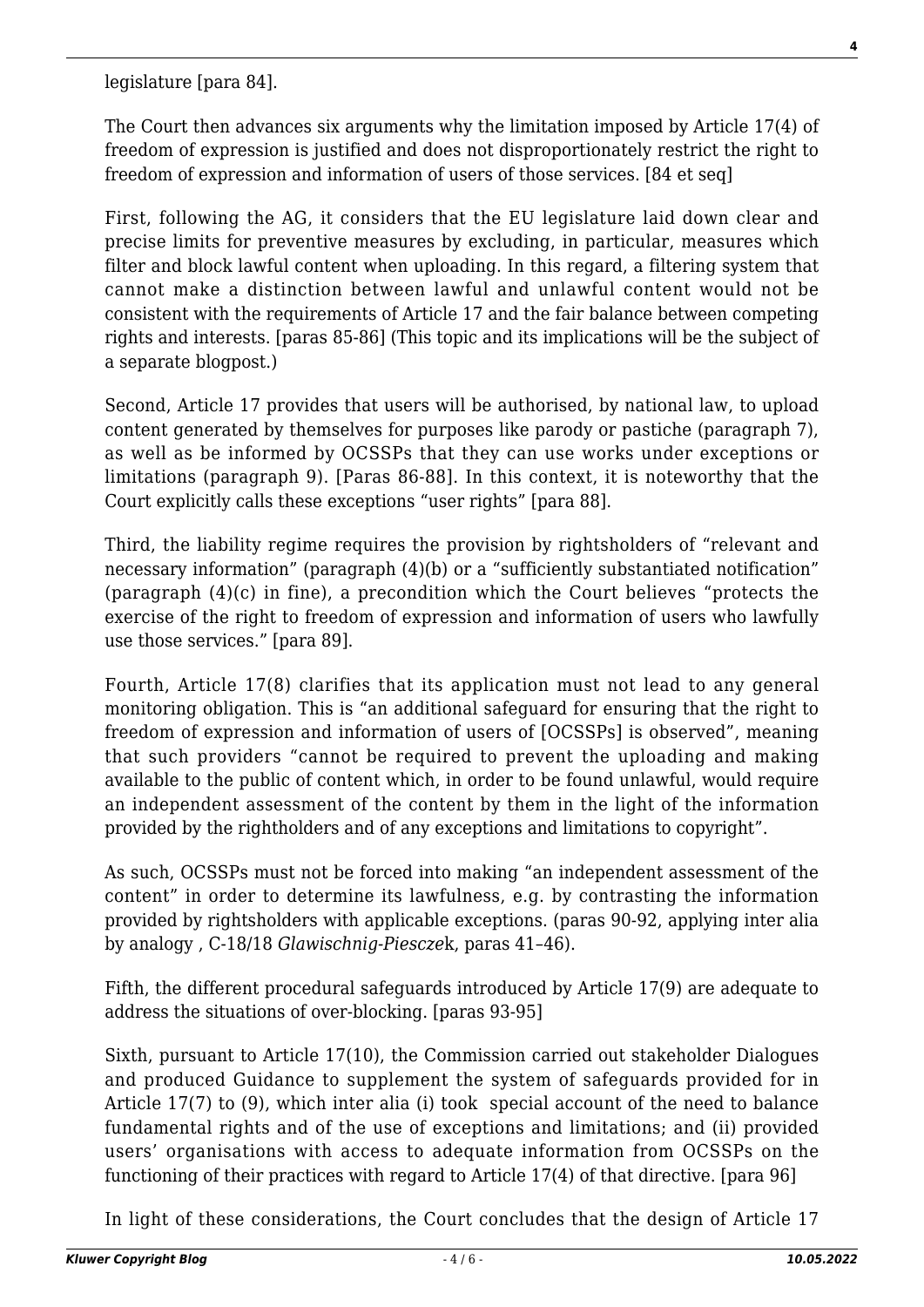includes appropriate safeguards to ensure, in accordance with Article 52(1) Charter, the right to freedom of expression and information of the users of those services (Article 11 Charter), and a fair balance between that right of users and the right to intellectual property (Article 17(2) of the Charter) [para 98].

Still, the Court cautions Member States that when transposing Article 17 they must implement it in such a way as to strike a fair balance between the various fundamental rights. In addition, "the authorities and courts of the Member States must not only interpret their national law in a manner consistent with that provision but also make sure that they do not act on the basis of an interpretation of the provision which would be in conflict with those fundamental rights or with the other general principles of EU law, such as the principle of proportionality" [para 99].

### **Conclusion**

In sum, from this first quick analysis, it can be said that although Article 17 survives, its validity is subject to the strict application of safeguards that ensure the right to freedom of expression and information of the users of OCSSPs. In particular as regards permissible filtering measures, the Court mostly follows the AG Opinion, with much less detail. And, as is well known, the devil is in the detail. For instance, the Court was cautious to omit any concrete guidance on permissible filtering as regards categories such as "manifestly infringing" or "earmarked content". However, reading this judgment side-by-side with the AG Opinion, it is likely that the Court endorses the AG's rejection of the permissibility of filtering of "earmarked" content that is not also "manifestly infringing".

Stay tuned for more detailed analysis in this blog and, if you want to join a discussion on the topic, be sure to register for [this Communia Salon](https://www.communia-association.org/2022/04/12/communia-salon-on-the-cjeu-decision-on-article-17-and-the-future-of-upload-filters-in-the-eu/) next Thursday.

*This research is part of the following projects: the reCreating Europe project, which has received funding from the European Union's Horizon 2020 research and innovation programme under grant agreement No. 870626; the author's VENI Project "Responsible Algorithms: How to Safeguard Freedom of Expression Online" funded by the Dutch Research Council (grant number: VI.Veni.201R.036).*



 $\mathcal{L}_\text{max}$